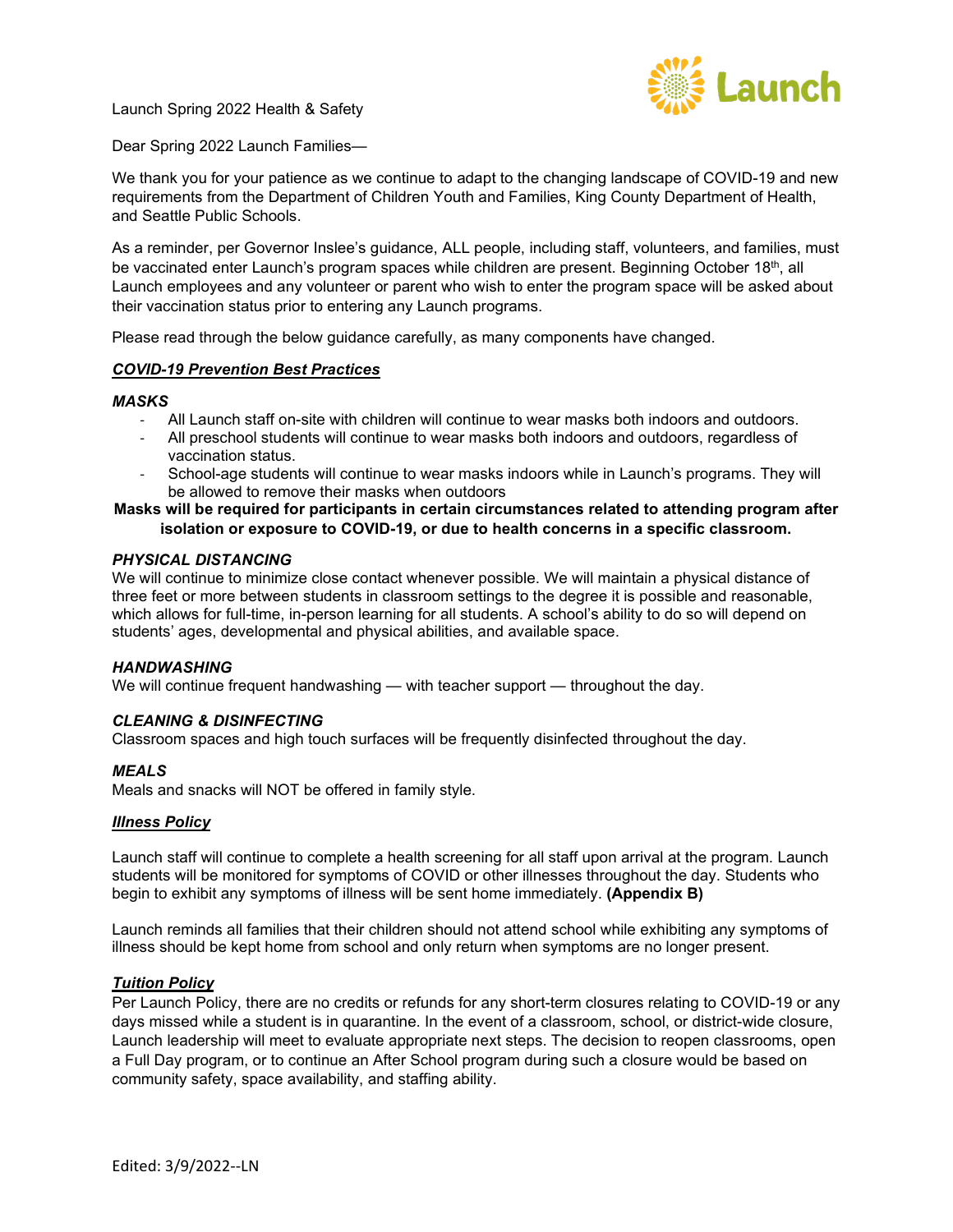

## **Launch reserves the right to modify/adjust our COVID-19 Response Protocol and Closing Matrix at any time.**

#### *Health & Safety Guidance*

**1. What should Launch staff or students do if they begin to demonstrate symptoms of COVID-19?**

DOH Guidance: *Students, children, and staff who have symptoms of COVID-19, are <i>required to stay home and should get tested and/or see a health care provider and follow the return to work/care/school protocol accordingly. Any student, child, or staff member who tests positive for COVID-19 is required to isolate at home following current guidelines from DOH and the CDC. This isolation guidance applies regardless of vaccination status.*

Launch will adhere to the DOH Guidance "What To Do…Symptom Flowchart" **(Appendix A)**

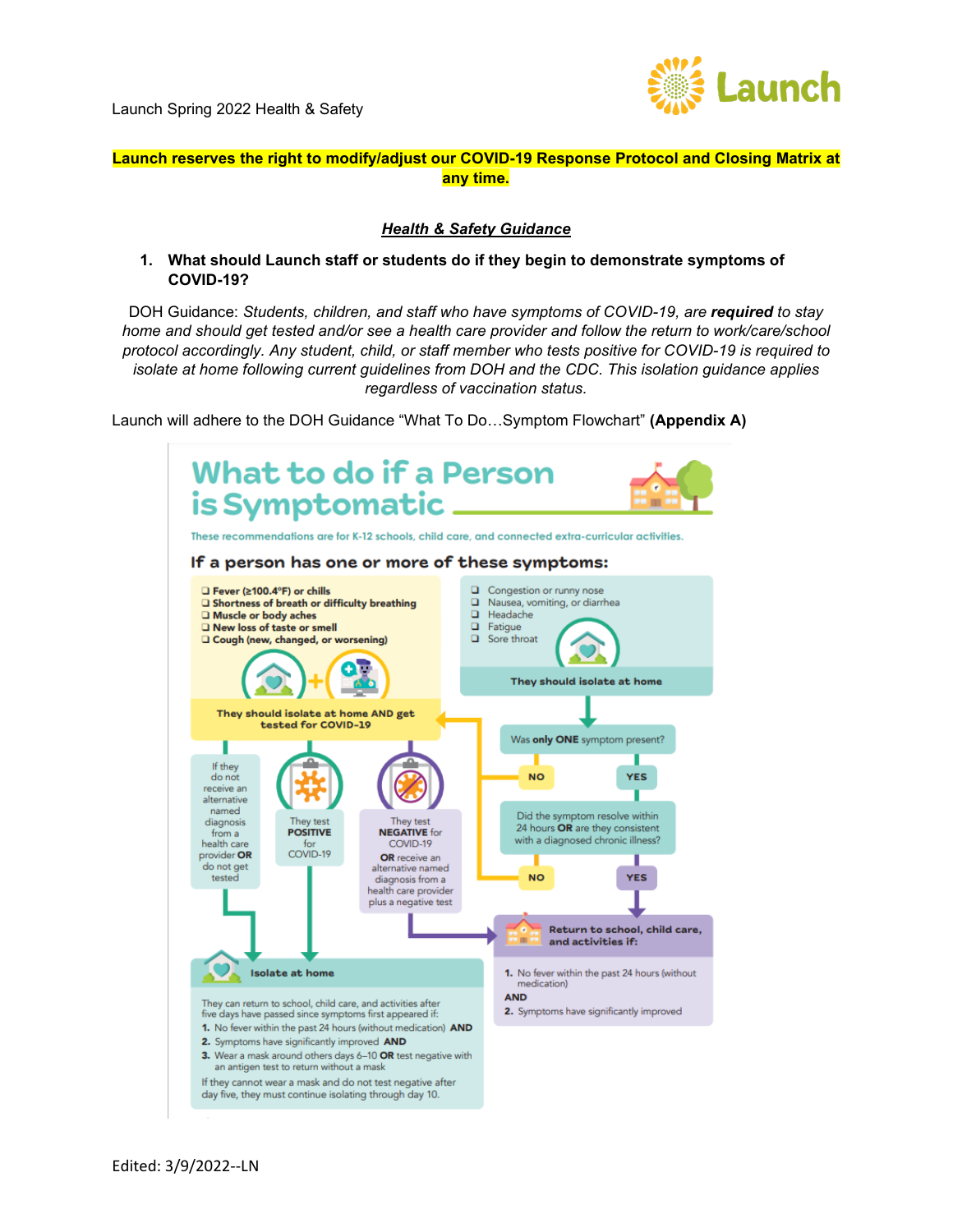

### **2. What should a Launch staff/student do if they test positive for COVID-19?**

DOH Guidance: *Any student, child, or staff member who tests positive for COVID-19 is required to isolate at home following current guidelines from DOH and the CDC. This isolation guidance applies regardless of vaccination status.*

Launch staff and students who test positive for COVID-19 MUST quarantine for 5 days, with Day 0 being the first day of symptom on-set OR positive test if asymptomatic. The individual may return to school/care after 5 full days of isolation if:

- Their symptoms have improved or they are asymptomatic, **AND**
- They are without a fever for the previous 24 hours without use of fever-reducing medications.

*AND IF returning to school/care days 6-10, the individual is required to:*

- Wear a well-fitted mask or during days 6-10 of their isolation period, consistent with CDC guidance, **OR**
- Test negative with an antigen or at-home test any day after day 5 before returning without a mask. Testing beyond day 10 is not necessary.

**If the individual is not able to wear a well-fitted mask, AND does not test negative, they are required to continue isolating through the end of their isolation period.**

#### **3. What about staff/students who are considered close contacts of someone who tested positive (including siblings/family members)**

Generally, a close contact is someone who was within six feet of a person with COVID-19 for at least 15 cumulative minutes over a 24-hour period during the period of time when the person with COVID-19 was infectious. The infectious period of someone with COVID-19 starts two days before the onset of symptoms, or is estimated as two days before the positive test collection date if someone with COVID-19 is asymptomatic

In a Preschool-Grade 12 indoor classroom, the close contact definition excludes students who were at least three feet away from an infected student when (a) both students were wearing face coverings/masks and (b) other prevention strategies were in place.

People who are exempt from quarantine:

- Close contacts who are fully vaccinated and do not have symptoms do not need to quarantine, but should be tested 3-5 days following a known exposure to someone with suspected or confirmed COVID-19, and wear a mask in all public indoor spaces for 10 days or until they receive a negative test result. They should isolate and follow appropriate guidance if they test positive. If they develop symptoms consistent with COVID-19, they should isolate themselves from others, be clinically evaluated for COVID-19, and tested for SARS-CoV-2 if indicated. The symptomatic fully vaccinated person should inform their healthcare provider of their vaccination status at the time of presentation to care.
- Close contact who had confirmed COVID-19 in the past three months, have recovered and do not have symptoms, do not need to quarantine but should watch for symptoms and get tested if symptoms develop.

**Sick staff members or parents/guardians of sick students should notify Launch immediately if they or someone in their home tests positive for COVID-19.**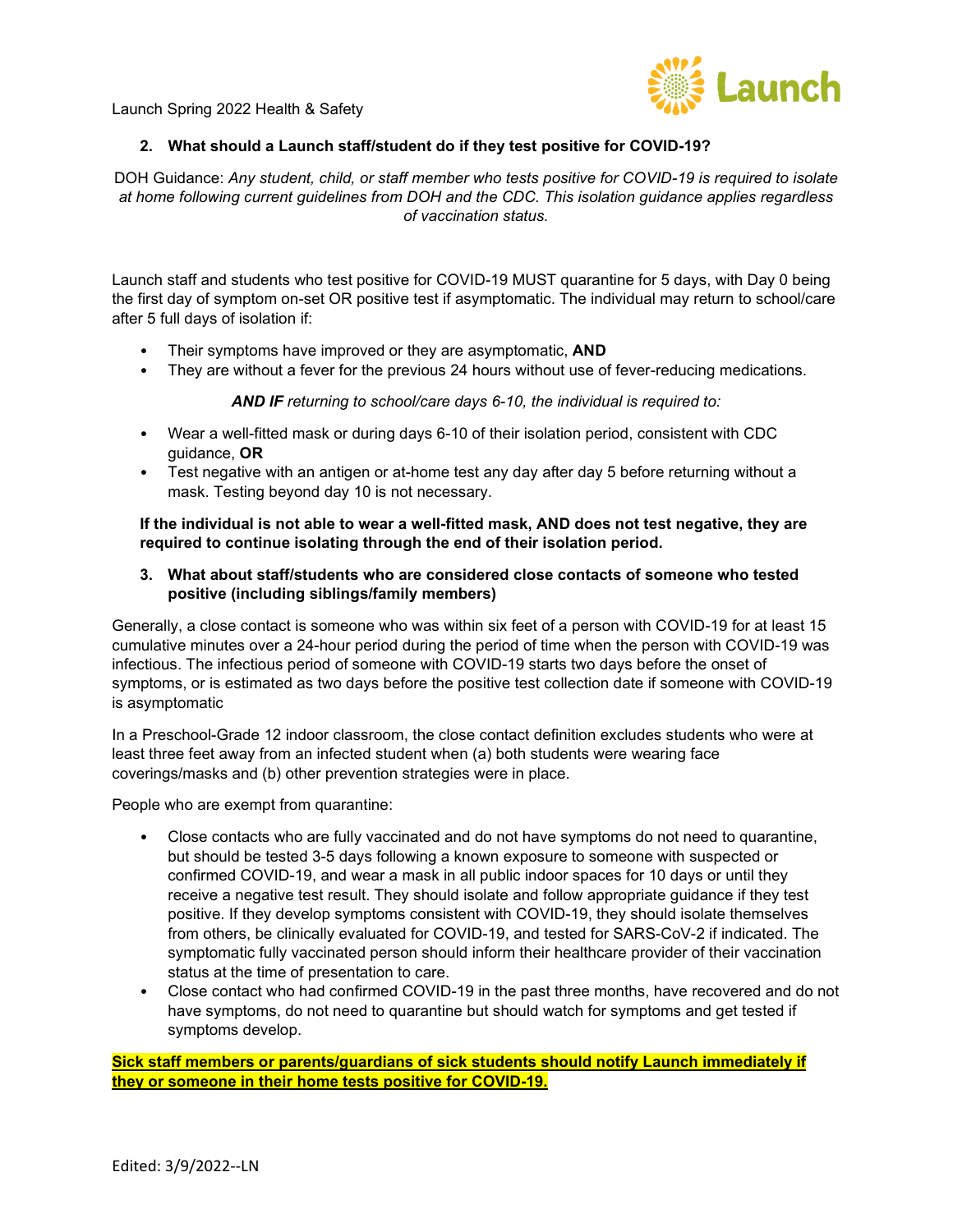

## **Quarantine/Isolation for Unvaccinated Students**

Launch will continue to require an isolation/quarantine period for unvaccinated students who have been exposed to COVID-19, defined as "close contact".

Unvaccinated close contacts will quarantine for 5 days, with Day 0 as the last known day of exposure. They can return on day 6 if they have:

- No symptoms **AND,**
- Negative antigen or PCR test given between days 3-5 of the quarantine **AND**,
- Wear a well-fitting mask for days 6-10

#### **4. What will prompt a Launch-initiated closure? (Appendix C)**

All cases of COVID-19 and outbreaks in schools and child care facilities must be reported to the local health jurisdiction as per Washington State law [\(WAC 246-101\)](https://www.doh.wa.gov/Portals/1/Documents/1600/coronavirus/820-105-K12Schools2021-2022.pdf). In addition, schools, child care facilities, and the general public must cooperate with public health authorities in the investigation of cases and outbreaks that may be associated with the school or child care center [\(WAC 246-101\)](https://app.leg.wa.gov/wac/default.aspx?cite=246-101). A COVID-19 outbreak in a school or child care center is considered when the following have been met:

- There are five or more COVID-19 cases among students or staff.
- The cases have a symptom onset or positive test result within a 10-day period of each other.
- The cases are epidemiologically linked.
- The cases do not share a household.
- The cases are not identified as close contacts of each other in another setting during the investigation.

Launch programs located in Seattle Public Schools *may* be required to close based on the guidance from King County Public Health and Seattle Public Schools. Launch will notify families as we received information.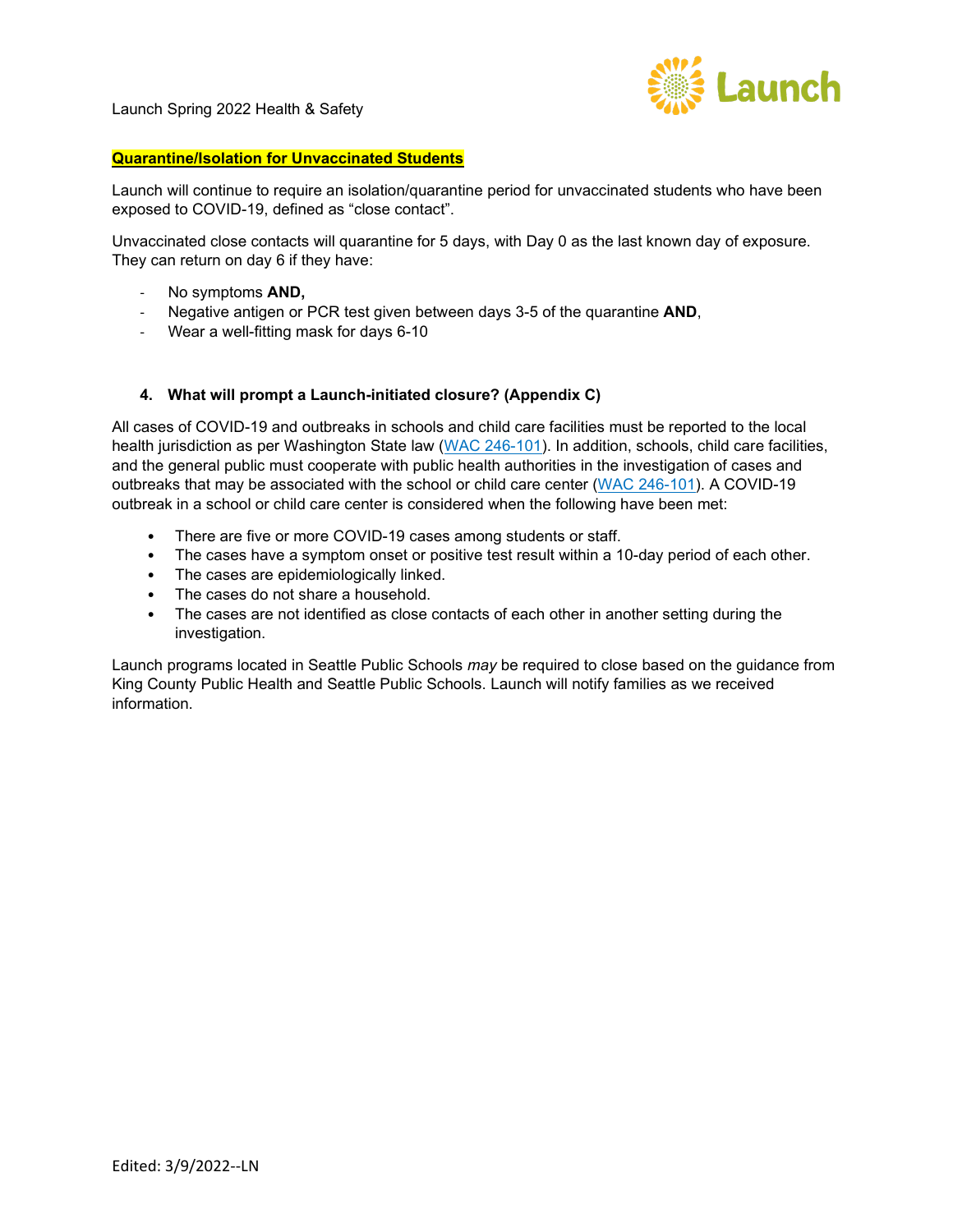

## **Appendix A**

# **What to do if a Person** is Symptomatic \_\_\_

These recommendations are for K-12 schools, child care, and connected extra-curricular activities.

## If a person has one or more of these symptoms:



day five, they must continue isolating through day 10.



DOH 820-229 March 10, 2022

To request this document in another format, call 1-800-525-0127. Deaf or hard of hearing customers,<br>please call 711 (Washington Relay) or email civil.rights@doh.wa.gov.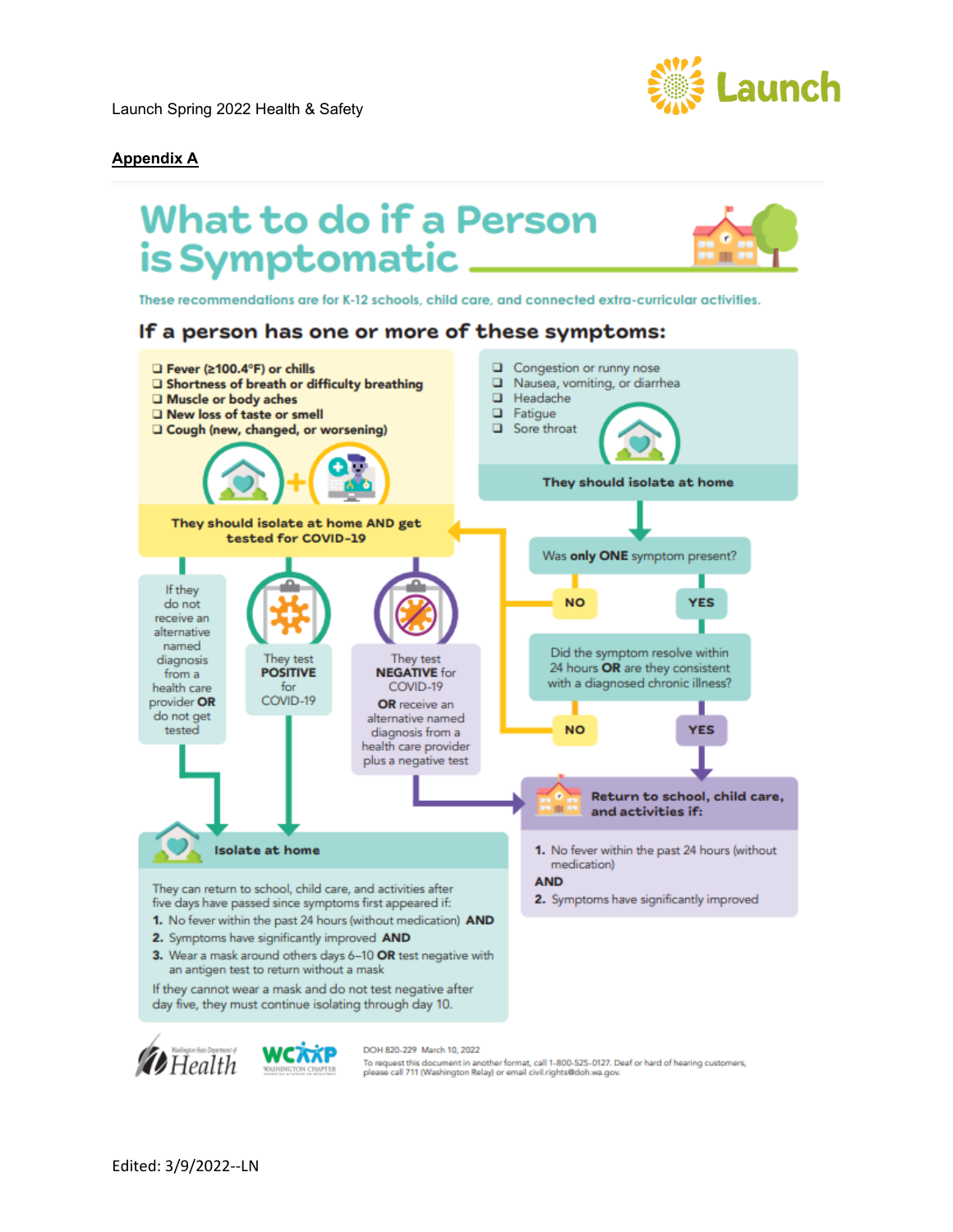

## **Appendix B**

#### Launch 2021-2022 COVID-19 Staff and Visitor Screening Tool

This tool is intended to screen Launch employees for conditions that would prevent them from working at a Launch site under COVID-19 protocols. It should be completed by every employee each day when reporting to a Launch

Please sign the form at the start of every day you are at a Launch location. Staff will be asked to take their temperature prior to<br>entering the Launch location. This form will be used to notify any potential exposures and

| Location:                     |                                                                                                                                                                                                                                                                                                                                                |  | Date:                                                                                                                                                                                                                                                                                                                                                                                   |                                                                                                                                                        |                                                                                                                                                                                                                                      |                |
|-------------------------------|------------------------------------------------------------------------------------------------------------------------------------------------------------------------------------------------------------------------------------------------------------------------------------------------------------------------------------------------|--|-----------------------------------------------------------------------------------------------------------------------------------------------------------------------------------------------------------------------------------------------------------------------------------------------------------------------------------------------------------------------------------------|--------------------------------------------------------------------------------------------------------------------------------------------------------|--------------------------------------------------------------------------------------------------------------------------------------------------------------------------------------------------------------------------------------|----------------|
| Name<br>Y/N for each question | Do you have any of<br>these symptoms that are<br>not caused by another<br>condition?<br>. Fever or chills<br>+ Cough<br>· Shortness of breath or<br>difficulty.<br>breathing<br>· Fatigue<br>. Muscle or body aches<br>· Headache<br>. Recent loss of taste or<br>smell<br>· Sore throat<br>· Congestion<br>. Nausea or vomiting<br>· Diarrhea |  | If you are not fully vaccinated,<br>have you been in close<br>contact with anyone with<br>COVID19 In the past 10 days?<br>Close contact is being within 6<br>feet for 15 minutes or more<br>over a 24-hour period with a<br>person; or having direct<br>contact with fluids from a<br>person with COVID-19 with or<br>without wearing a mask (i.e.,<br>being coughed or sneezed<br>on). | Have you had<br>a positive<br>COVID-10 fest<br>for active virus<br>In the past 10<br>days, or are<br>vou awaiting<br>results of a<br>COVID-19<br>test? | Within the<br>past 10.<br>days, has a<br>public<br>health or<br>medical<br>professiona<br>I told you to<br>self-<br>monitor.<br>self-Isolate.<br>or self-<br>quarantine<br>because of<br>concerns<br>about<br>COVID-19<br>Infection? | Temp<br>check? |
|                               |                                                                                                                                                                                                                                                                                                                                                |  |                                                                                                                                                                                                                                                                                                                                                                                         |                                                                                                                                                        |                                                                                                                                                                                                                                      |                |
|                               |                                                                                                                                                                                                                                                                                                                                                |  |                                                                                                                                                                                                                                                                                                                                                                                         |                                                                                                                                                        |                                                                                                                                                                                                                                      |                |
|                               |                                                                                                                                                                                                                                                                                                                                                |  |                                                                                                                                                                                                                                                                                                                                                                                         |                                                                                                                                                        |                                                                                                                                                                                                                                      |                |
|                               |                                                                                                                                                                                                                                                                                                                                                |  |                                                                                                                                                                                                                                                                                                                                                                                         |                                                                                                                                                        |                                                                                                                                                                                                                                      |                |
|                               |                                                                                                                                                                                                                                                                                                                                                |  |                                                                                                                                                                                                                                                                                                                                                                                         |                                                                                                                                                        |                                                                                                                                                                                                                                      |                |
|                               |                                                                                                                                                                                                                                                                                                                                                |  |                                                                                                                                                                                                                                                                                                                                                                                         |                                                                                                                                                        |                                                                                                                                                                                                                                      |                |
|                               |                                                                                                                                                                                                                                                                                                                                                |  |                                                                                                                                                                                                                                                                                                                                                                                         |                                                                                                                                                        |                                                                                                                                                                                                                                      |                |
|                               |                                                                                                                                                                                                                                                                                                                                                |  |                                                                                                                                                                                                                                                                                                                                                                                         |                                                                                                                                                        |                                                                                                                                                                                                                                      |                |
|                               |                                                                                                                                                                                                                                                                                                                                                |  |                                                                                                                                                                                                                                                                                                                                                                                         |                                                                                                                                                        |                                                                                                                                                                                                                                      |                |
|                               |                                                                                                                                                                                                                                                                                                                                                |  |                                                                                                                                                                                                                                                                                                                                                                                         |                                                                                                                                                        |                                                                                                                                                                                                                                      |                |
|                               |                                                                                                                                                                                                                                                                                                                                                |  |                                                                                                                                                                                                                                                                                                                                                                                         |                                                                                                                                                        |                                                                                                                                                                                                                                      |                |
|                               |                                                                                                                                                                                                                                                                                                                                                |  |                                                                                                                                                                                                                                                                                                                                                                                         |                                                                                                                                                        |                                                                                                                                                                                                                                      |                |
|                               |                                                                                                                                                                                                                                                                                                                                                |  |                                                                                                                                                                                                                                                                                                                                                                                         |                                                                                                                                                        |                                                                                                                                                                                                                                      |                |
|                               |                                                                                                                                                                                                                                                                                                                                                |  |                                                                                                                                                                                                                                                                                                                                                                                         |                                                                                                                                                        |                                                                                                                                                                                                                                      |                |





Updated 3/11/2022